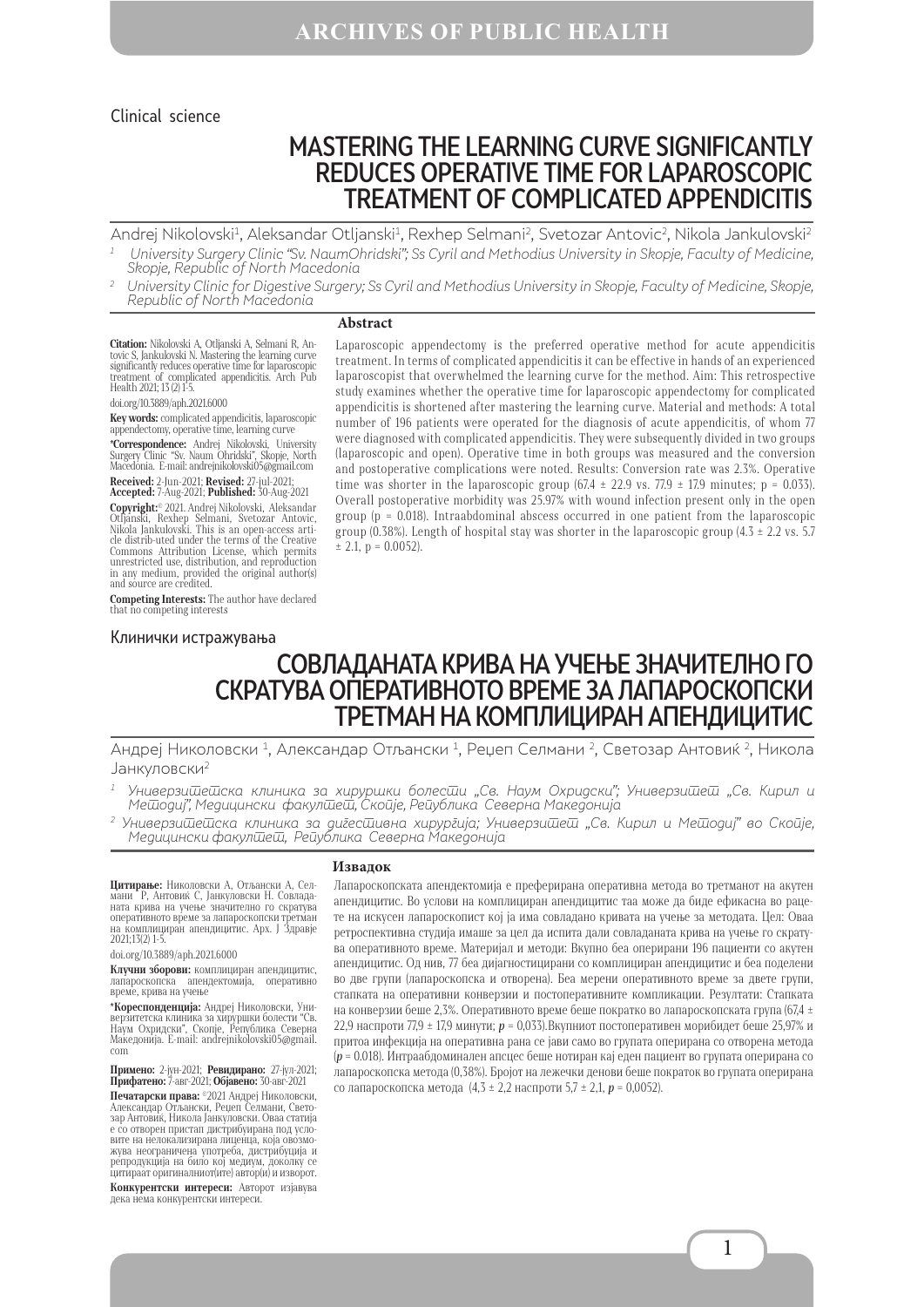### **Introduction**

Laparoscopic appendectomy is the current proposed treatment for all grades of complicated appendicitis (CA)1 . It is well established that laparoscopic appendectomy (LA) has advantages over the open appendectomy (OA) in terms of shorter operative time, low rate of operative conversions, acceptable rate of postoperative complications and shortened length of hospital stay<sup>2-5</sup>.

The aim of this study was to examine whether the operative time of the laparoscopic appendectomy in the treatment of CA after mastering the learning curve for the technique was significantly shortened.

### **Material and methods**

#### **Patients**

Our retrospective tertiary single center study analyzed patients operated for complicated appendicitis in terms of intraoperative adverse effects, operative time, conversion rate and length of hospital stay. Patients operated for acute appendicitis (AA) in the period of May 2019 – February 2021 were included.

## **Methods**

A standard three-port laparoscopic appendectomy was used for the LA, and Mc Burney muscle-splitting technique for the OA. Operative time for both procedures was measured from incision to the last skin suture at the end of surgery. One surgeon performed the laparoscopic procedure with experience with more than 50 laparoscopic appendectomies and the other two surgeons (with more than 100 open procedures performed) used the open method.

The grades of complicated appendicitis noted intraoperatively were divided into 4 categories:

- Gangrenous appendicitis;
- Perforated appendicitis:
- Periappendicular abscess and
- Secondary diffuse peritonitis.

SPSS for Windows v. 23.0 software was used. Kolmogorov-Smirnov test was used for normality check. The Student and Mann-Whitney tests were used for numerical data and Chi-square test for quantitative variables.

#### **Results**

A total number of 196 patients were operated for the diagnosis of acute appendicitis. One hundred and nineteen (60.7%) had simple appendicitis and 77 (39.3%) patients were diagnosed intraoperatively with some grade of complicated appendicitis and only those were subsided for further statistical analysis. Fifty-two of them were males and the rest 25 were females (Table 1).

**Table 1.** Age of subjects (months)/ Age (in months) at cochlear implantation

| n                 | <b>Simple</b> | <b>Complicated</b> |  |
|-------------------|---------------|--------------------|--|
| Male $(\%)$       | 62(52.1%)     | 52 (67.5%)         |  |
| <b>Female</b> (%) | 57 (47.9%)    | 25 32.5%)          |  |
| <b>Total</b>      | 119           |                    |  |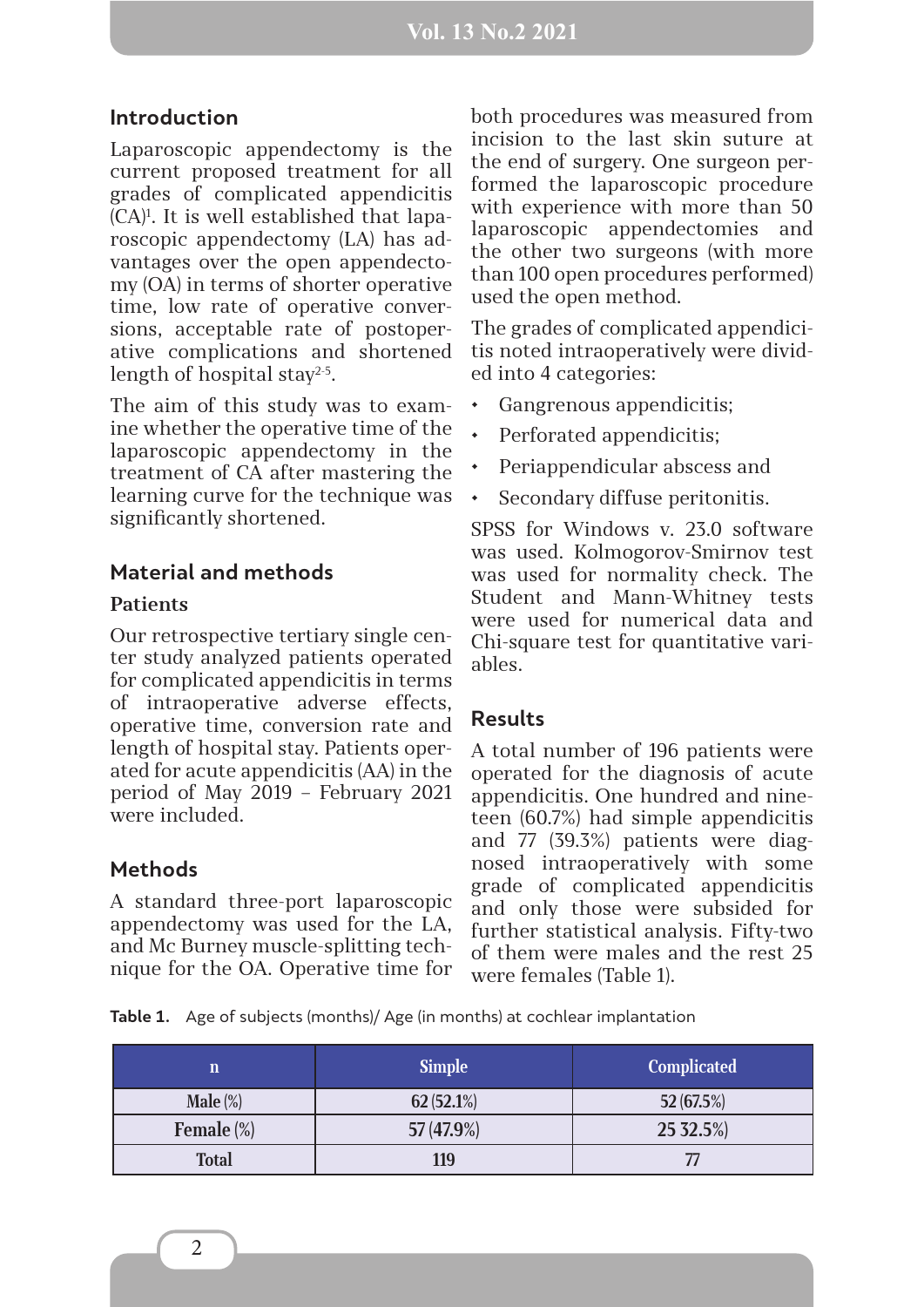Patients with complicated appendicitis were subdivided into two groups (laparoscopic – A, open - O). Forty-four were operated laparoscopically and the rest 33 with OA. The мost common intraoperative finding in

the Group A was perforated appendicitis (18 patients), followed by peritonitis (12), gangrene (8) and abscess (6). In the open group, appendicular perforation was also the most common finding (16 patients) ( $p = 0.81$ ) (Table 2).

|                                                                                                             | <b>Group A</b>                                  | Group O                                        | $\mathbf{p}$ |
|-------------------------------------------------------------------------------------------------------------|-------------------------------------------------|------------------------------------------------|--------------|
| <b>Sex</b><br>Male $(\%)$<br>Female (%)                                                                     | 31 (70.45)<br>13(29.55)                         | 21(63.64)<br>12(36.36)                         | $p = 0.53$   |
| Age<br>$(mean \pm SD)$                                                                                      | $39.4 \pm 16.2$                                 | $41.6 \pm 16.3$                                | $p = 0.56$   |
| $ASA$ $(\%)$<br>$\overline{2}$<br>3                                                                         | 25 (56.82)<br>12(27.27)<br>7(15.91)             | 14 (42.42)<br>14 (42.42)<br>5(15.15)           | $p = 0.36$   |
| <b>Intraoperative finding (%)</b><br>Gangrene<br><b>Perforation</b><br><b>Abscess</b><br><b>Peritonitis</b> | 8(18.18)<br>18 (40.91)<br>6(13.64)<br>12(27.27) | 6(18.18)<br>16 (48.48)<br>5(15.15)<br>6(18.18) | $p = 0.81$   |
| Operative time (mean $\pm$<br>SD)                                                                           | $67.4 \pm 22.9$ min.                            | $77.9 \pm 17.9$ min.                           | $p = 0.033$  |
| Length of stay (mean $\pm$ SD)                                                                              | $4.3 \pm 2.2$ days                              | $5.7 \pm 2.1$ days                             | $p = 0.0052$ |

**Table 2.** Demographic and surgical data

SD – standard deviation, min. - minutes

The overall range for operative time was 24 – 112 minutes in both groups. The laparoscopic procedures were shorter  $(67.4 \pm 22.9 \text{ minutes})$  than the open ones  $(77.9 \pm 17.9 \text{ minutes})$ , which presented with significance  $(p = 0.033)$  (Table 2).

In one patient, converted appendectomy was performed (2.3%) due to a significant inflammatory process.

Length of hospital stay was shorter in the laparoscopic group  $(4.5 \pm 2.2 \text{ vs.})$  $5.7 \pm 2.1$ , p= 0.0052).

## **Discussion**

More than 90% of the cases with acute appendicitis are treated with appendectomy. Continuous growth in laparoscopy use is reported from 43.4% in 2007 up to 75% in 2011 3 . Since 2001 when the first series of complicated appendicitis treated laparoscopically was reported, the success of the method was reported in another publication from 2006<sup>6</sup>.

One of the factors with direct impact on the postoperative complications rate is the operative time over 90 minutes 7 . Prolonged surgery is expected in terms of any grade of complicated appendicitis due to additional adhesiolysis, partial omental resection, irrigation and suction of the abdominal cavity and the need for additional position changes of the operating ta-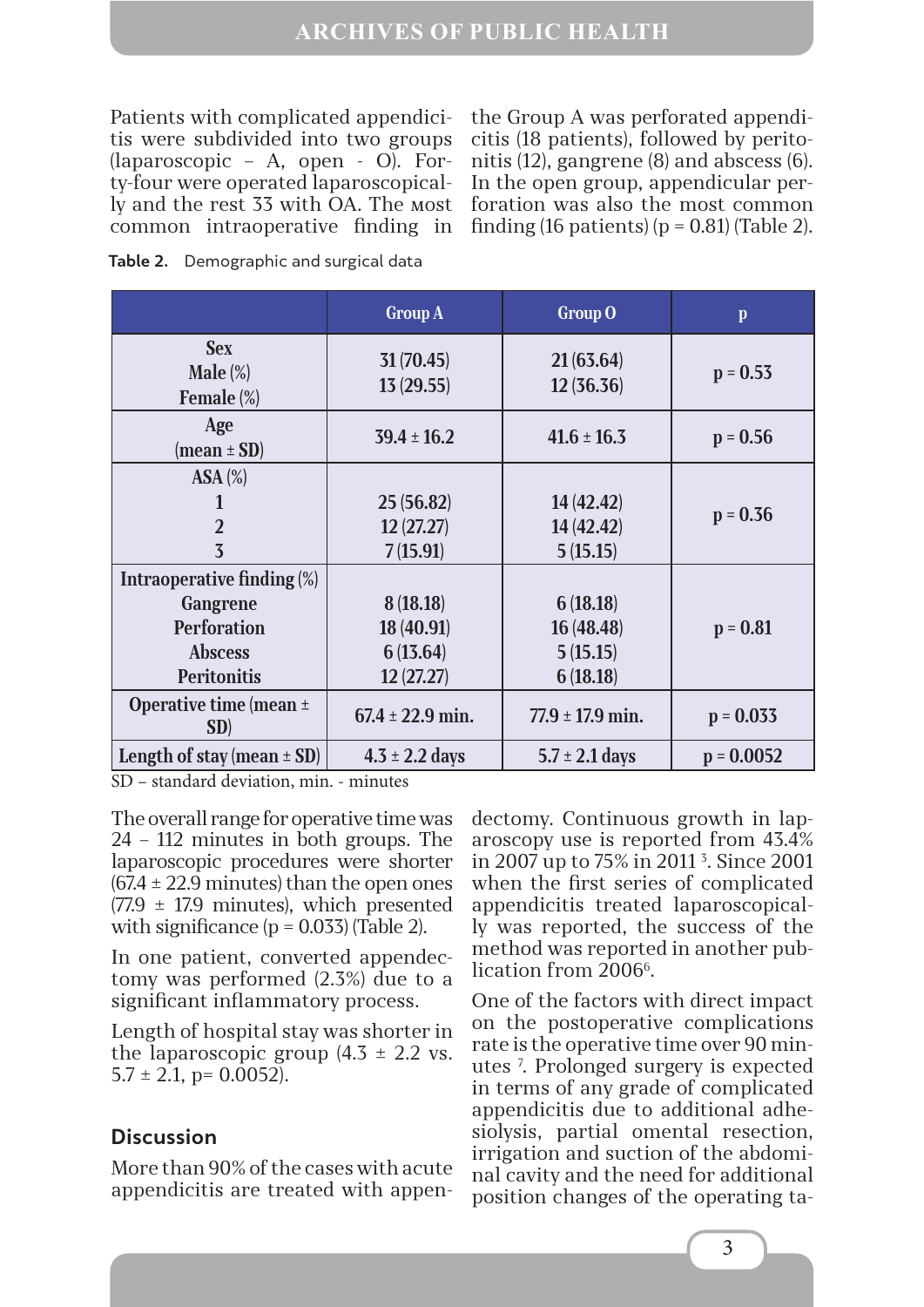ble4 . Jeon reported the following factors for prolonged operative time: age over 65 years, body mass index over 25, elevated serum C-reactive protein values, comorbidities and computerized tomography finding in favor of appendicular abscess<sup>8</sup>.

Regardless of the intraoperative finding, the surgeons' skills are also an important factor that influences on the operative time. Mastering the learning curve for laparoscopic appendectomy reduces it<sup>2, 4</sup>.

The European Association for Endoscopic Surgeons (E. A. E. S.) Consensus Development Conferences on laparoscopic cholecystectomy, appendectomy, and hernia repair recommends performance of at least 20 laparoscopic appendectomies for gaining accreditation<sup>9</sup>. On the other hand, Kim's analysis on the surgical residency reported 30 procedures needed for mastering the learning  $CUTEV<sup>10</sup>$ .

Different series report differences in the operative time for the examined groups. Li, Biondi, Wang and Takami presented shorter operative time for the open appendectomy procedure11-14, contrary to Park and Yau that proved significantly shorter operative time in the laparoscopic groups $15, 16$ .

Our study was conducted on the basis of more than 50 laparoscopic appendectomies performed by the principal investigator, which resulted in а statistically shorter operative time in the laparoscopic group.

## **Conclusion**

Current recommendations and statements on the laparoscopic treatment for complicated appendicitis demand availability of an experienced laparoscopic team in order to provide safe and successful laparoscopic appen-

dectomy on basis of complicated appendicitis. This will result in a positive postoperative outcome in terms of low conversion rate, short operative time and acceptable rate of postoperative morbidity.

#### **References**

- 1. Di Saverio S, Podda M, De Simone B. et al. Diagnosis and treatment of acute appendicitis: 2020 update of the WSES Jerusalem guidelines. World J Emerg Surg 2020;15: 27
- 2. Yu MC, Feng YJ, Wang W, Fan W, Cheng HT, Xu J. Is laparoscopic appendectomy feasible for complicated appendicitis? A systematic review and meta-analysis. Int J Surg 2017; 40:187–197
- 3. Masoomi H, Nguyen NT, Dolich MO, et al. Laparoscopic appendectomy trends and outcomes in the United States: data from the Nationwide Inpatient Sample (NIS), 2004–2011. Am Surg 2014;80: 1074-7
- 4. Horvath P, Lange J, Bachmann R, Struller F, Königsrainer A, Zdichavsky M. Comparison of clinical outcome of laparoscopic versus open appendectomy for complicated appendicitis. Surg Endosc 2017; 31(1):199–205
- 5. Athanasiou C, Lockwood S, Markides GA. Systematic review and meta-analysis of laparoscopic versus open appendicectomy in adults with complicated appendicitis: an update of the literature. World J Surg 2017; 41(12):3083–99
- 6. Panagiotopoulou IG, Parashar D, Lin R, Antonowicz S, Wells AD, Bajwa FM, Krijgsman B. The diagnostic value of white cell count, C-reactive protein and bilirubin in acute